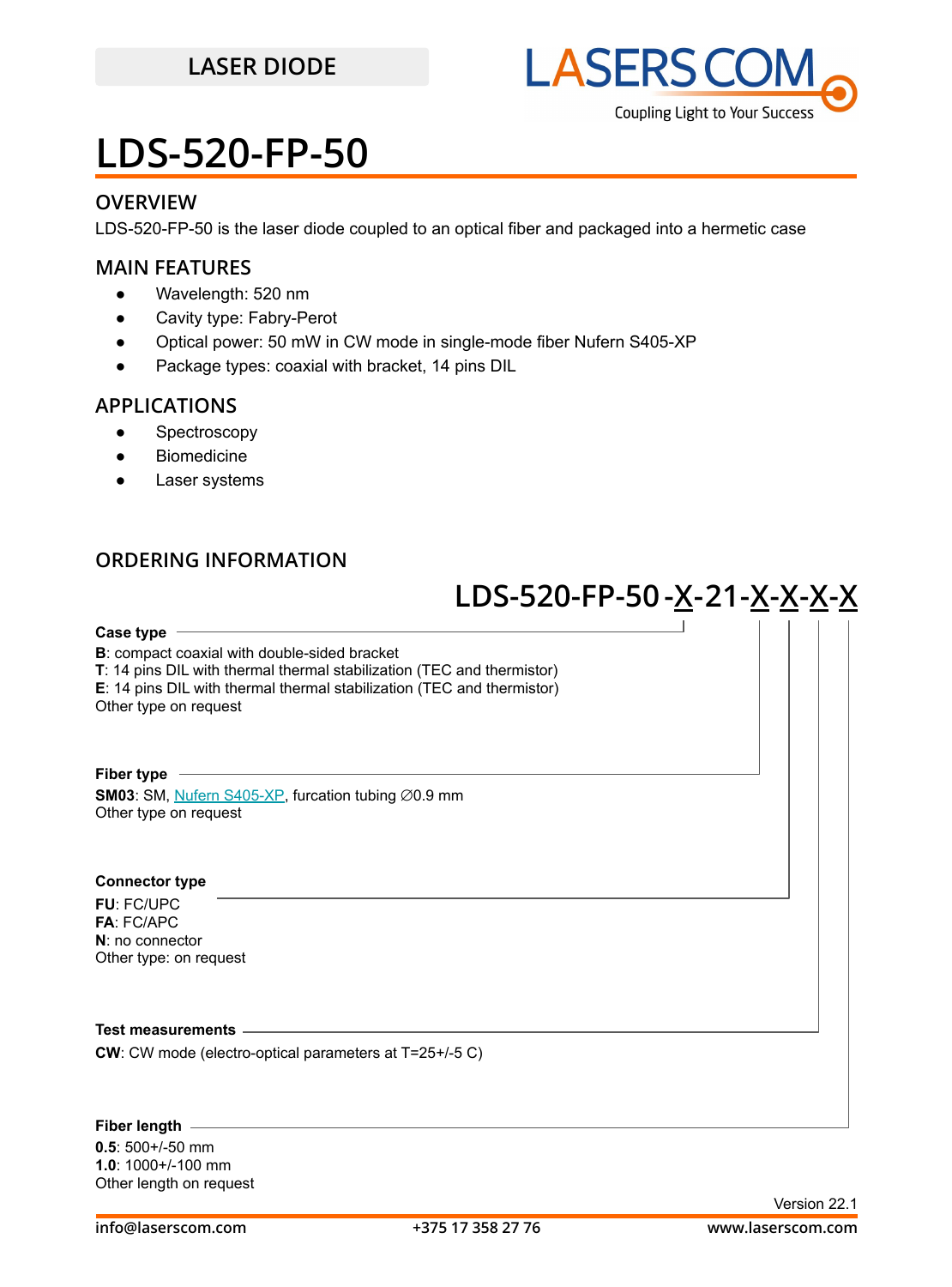

# **LDS-520-FP-50**

### **ABSOLUTE MAXIMUM RATINGS**

| <b>Parameter</b>             |              | Value       | Unit | <b>Conditions</b>                   |
|------------------------------|--------------|-------------|------|-------------------------------------|
| Laser diode forward current* | Imax         | 270         | mA   | CW, $T = 25^{\circ}$ C              |
| Laser diode reverse voltage  | $V_{RL}$     | 2           | v    |                                     |
| Photodiode reverse voltage   | $V_{\rm RP}$ | 30          | v    |                                     |
| Operating temperature**      | $T_{OP}$     | $-10 - +60$ | °C   | Package B                           |
| Operating temperature**      | $T_{OP}$     | $-40 - +60$ | °C   | Package T, E (Tst = $25^{\circ}$ C) |
| Storage temperature          | sta          | $-20 - +60$ | °C   |                                     |
| Soldering temperature        | sold         | 260         | °C   | Max. 5 seconds                      |

\*Maximal laser diode forward current depends on the operating temperature. Please, refer to the figure below.



\*\*Operating temperature is defined by the case temperature. It is recommended to ensure sufficient heat dissipation so that the module's maximum operating temperature is not exceeded.

Operating temperature for the DIL-14-pins case (T or E) with TEC is defined for internal temperature stabilization at Tst =  $25^{\circ}$ C that corresponds to thermistor resistance Rt = 10 kOhm.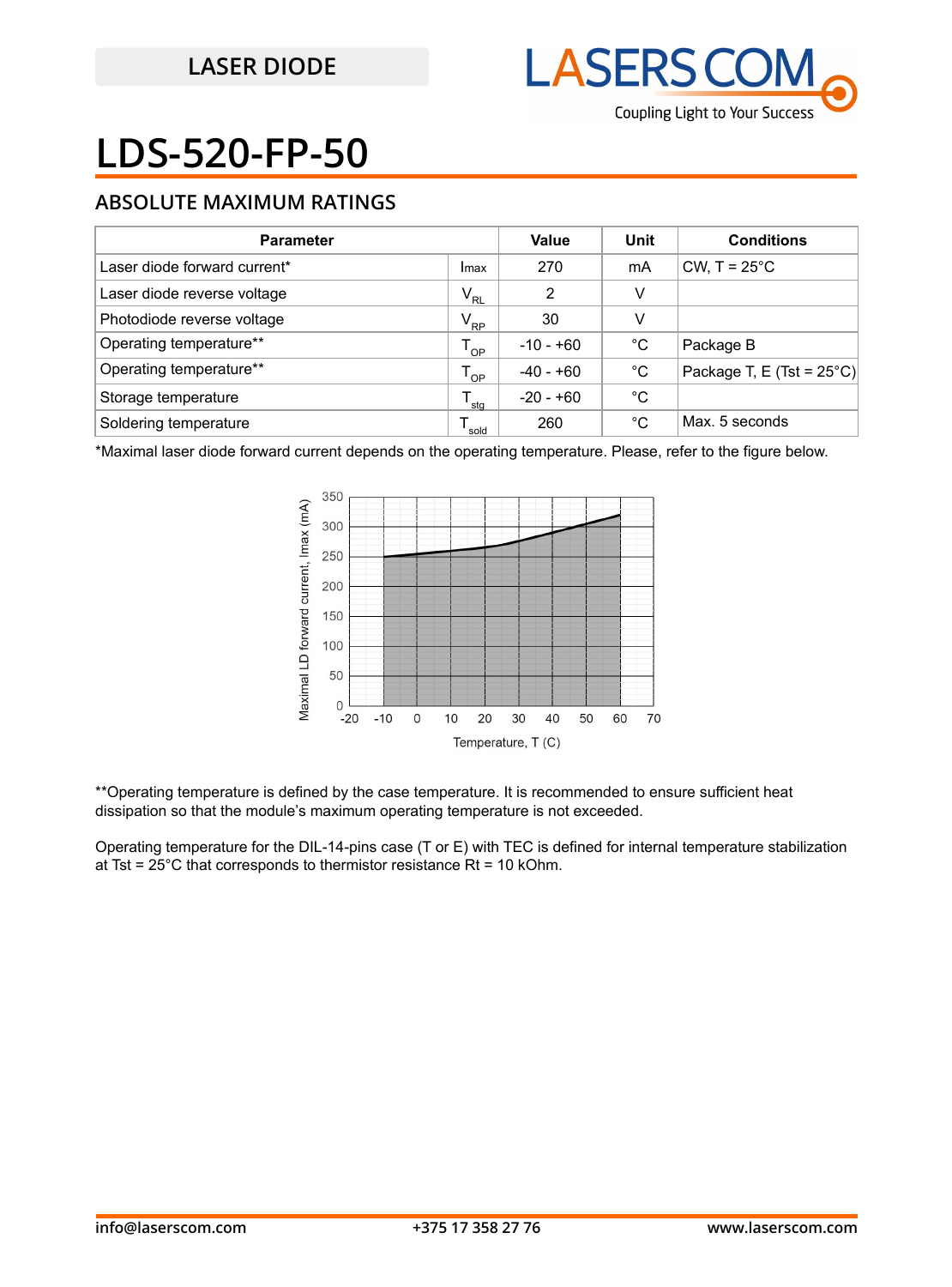

# **LDS-520-FP-50**

## **ELECTRICAL-OPTICAL CHARACTERISTICS (T = 25 °C)**

| <b>Parameter</b>                   |                   | <b>MIN</b> | <b>TYP</b> | <b>MAX</b> | Unit     | <b>Conditions</b>           |
|------------------------------------|-------------------|------------|------------|------------|----------|-----------------------------|
| Optical power (CW)                 | Pcw               | 50         |            |            | mW       | $CW$ , $lop = 270$ mA, SM03 |
| Mean wavelength                    | λ                 | 515        | 520        | 530        | nm       | $CW$ , $lop = 270$ mA       |
| Spectral width                     | Δλ                |            |            | 3          | nm       | $CW$ , $lop = 270$ mA       |
| Wavelength-temperature coefficient | d <sub>M</sub> dT |            | 0.03       |            | $nm$ /°C | $CW$ , $lop = 270$ mA       |
| Threshold current                  | Ith               |            | 50         | 95         | mA       |                             |
| Slope efficiency                   | Se                | 0.22       | 0.25       |            |          | mW/mA CW, SM03              |
| Operating voltage                  | Vop               |            | 7.0        | 8.0        | V        | $CW$ , $lop = 270$ mA       |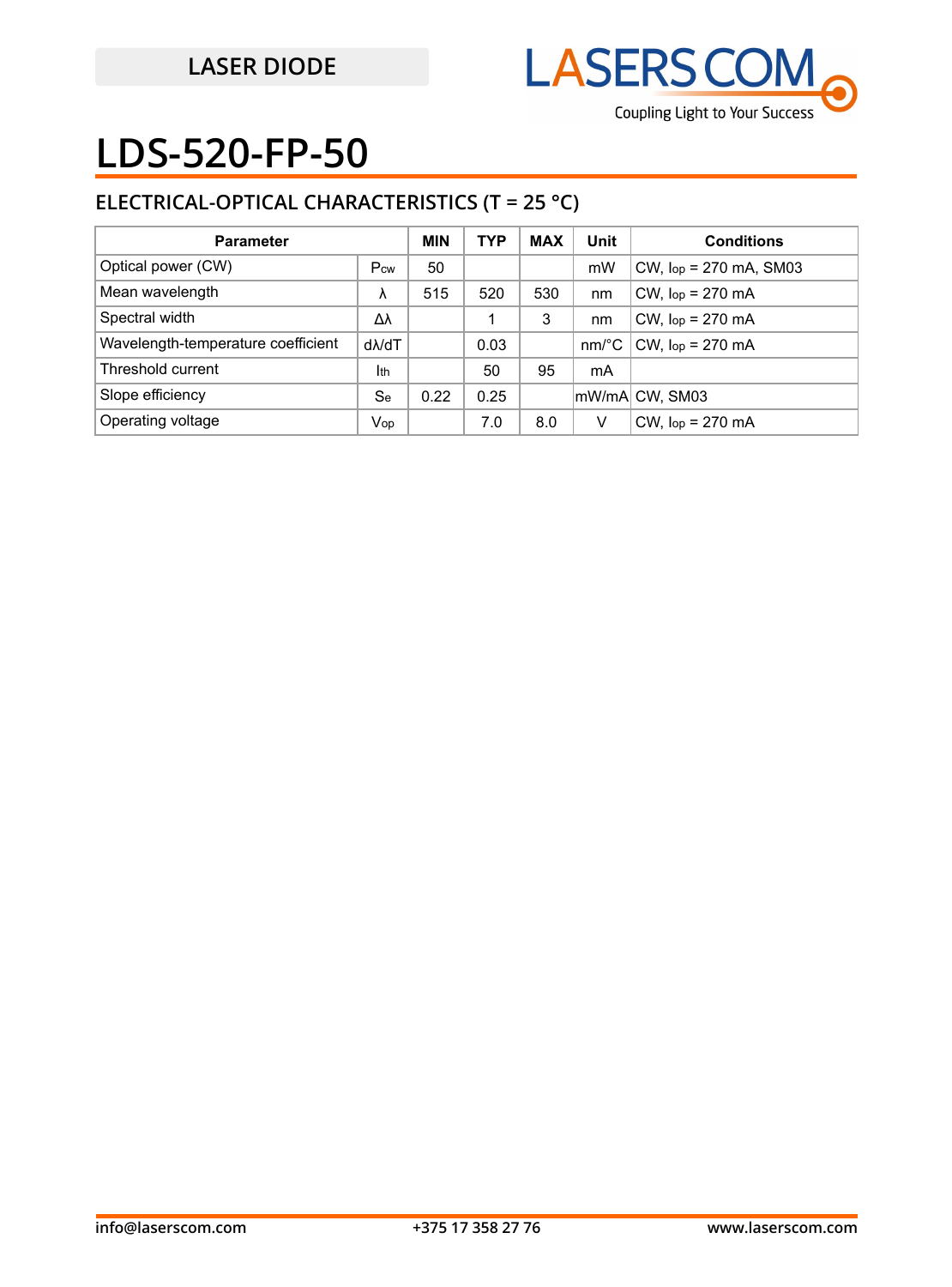## **LASER DIODE**



## **LDS-520-FP-50**



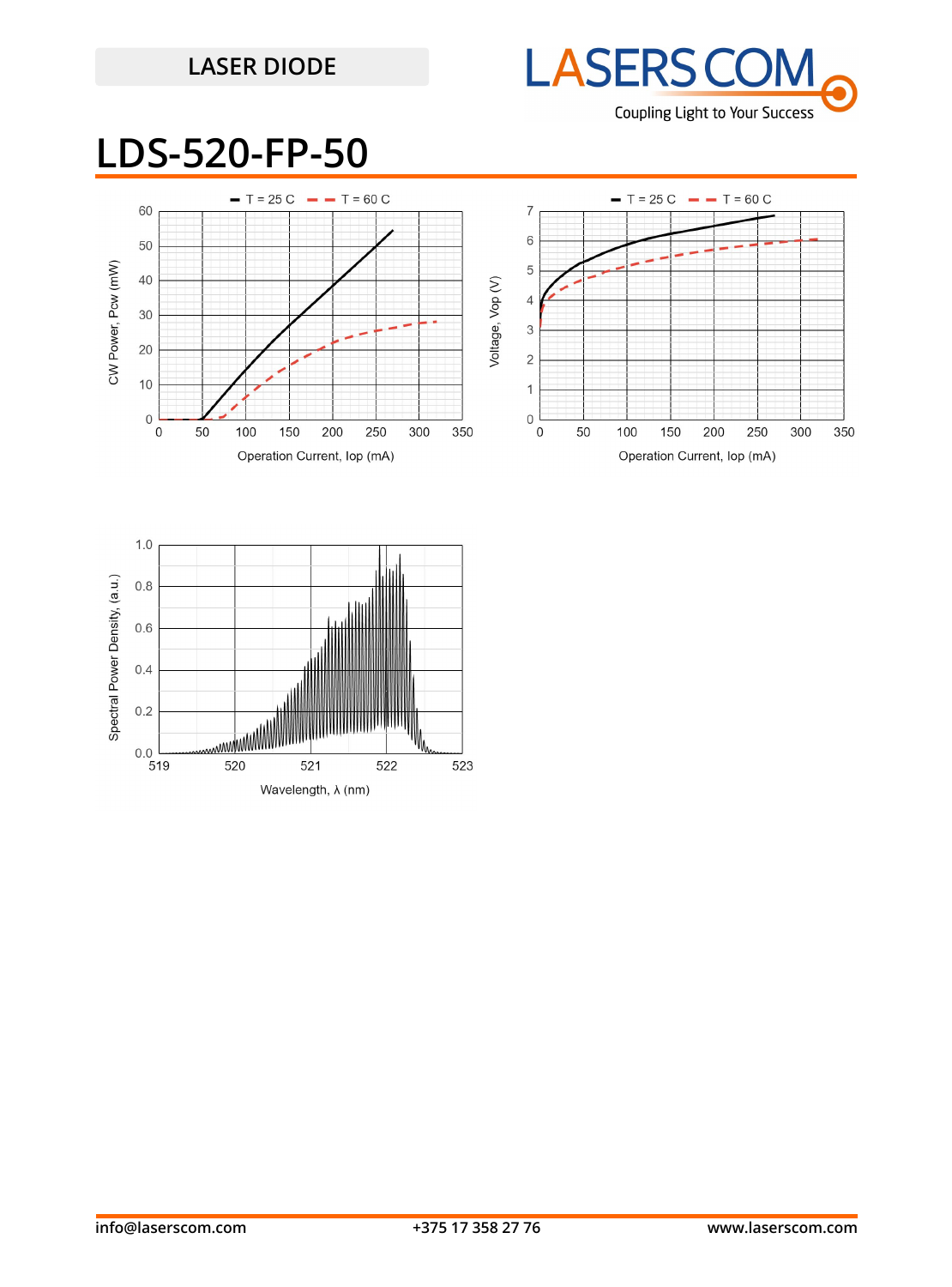### **LASER DIODE**



## **LDS-520-FP-50**